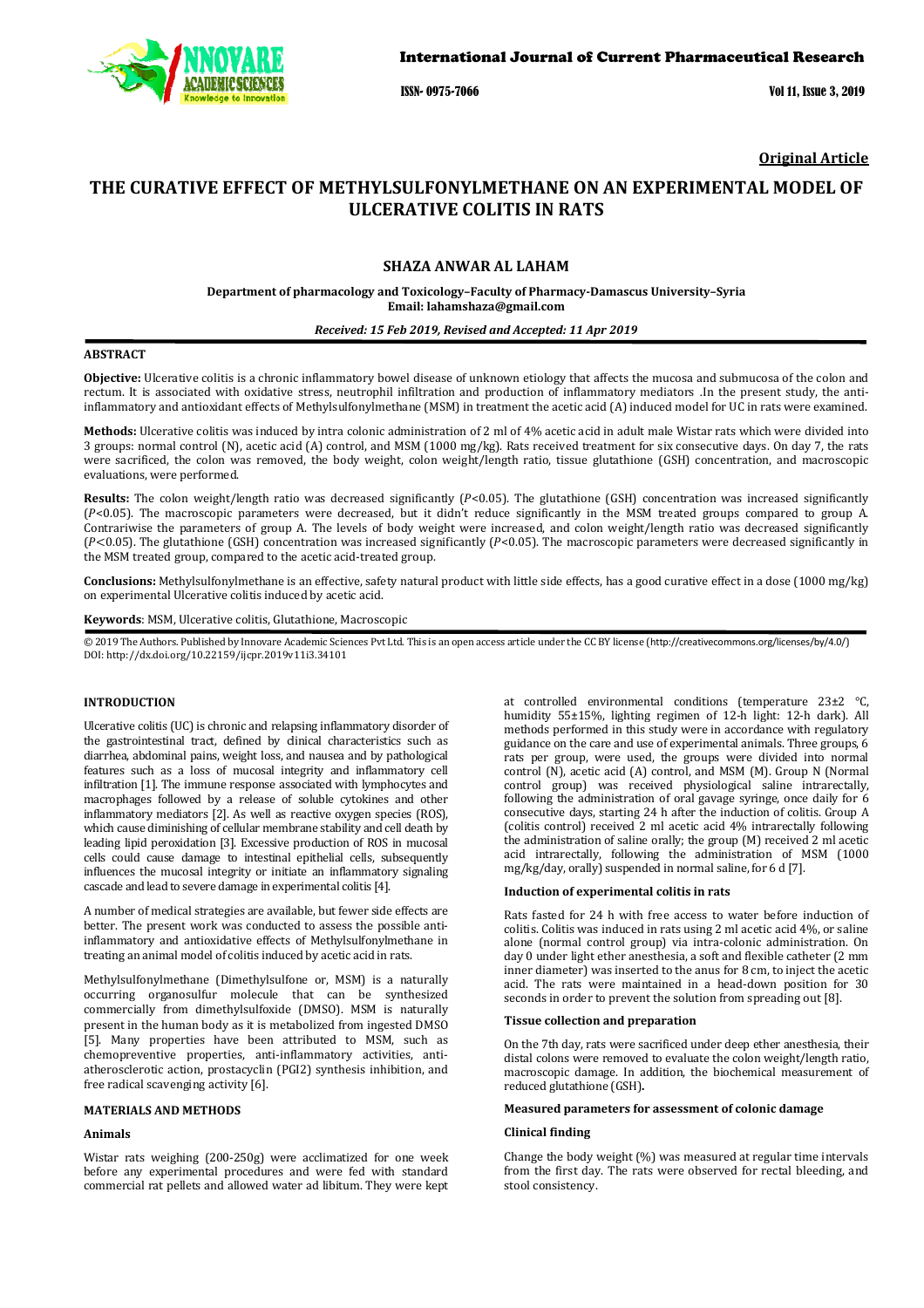#### **Colon weight**/l**ength ratio**

The entire colon starting from the caecum was excised, longitudinally split. Washed with ice-cold saline to remove fecal residues. The length (cm) and weight (g) were measured. Each colon was gently stretched, the distance from the colorectal junction to anus was measured, from which weight/length (g/cm) ratio, as an indirect marker of inflammation was calculated.

## **Macroscopic scoring**

The colonic samples were examined immediately by the naked eye and magnifying lens for gross inflammatory changes according to the criteria as follows:

0=no inflammation; 1=swelling or redness; 2=swelling and redness; 3=one or two ulcers; 4=more than two ulcers or one large ulcer; 5=mild necrosis; 6=severe necrosis [9]**.** 

#### **Reduced glutathione**

Glutathione Assay Kit (Abnova) for the direct assay of reduced glutathione in colonic tissue was used. Colonic tissue samples were frozen in liquid nitrogen, stored at −80 °C until time of the assay. Colon GSH levels were determined as previously described by Blenn [10], based on the reaction of 5, 5-dithiobis-(2-nitrobenzoic acid) (DTNB) with the glutathione present to form a yellow product. The optical density (OD) measured at 412 nm is directly proportional to glutathione concentration in the sample by using a microplate reader (Elisys Uno Human Germany). The glutathione content was expressed as μM/g tissue.

#### **Statistical analysis**

Data analyses were achieved using Prism (Version 5) statistical package. Data were presented as means±standard deviation (SD)**.** For parametric data, one-way analysis of variance (ANOVA) was used followed by Tukey's tests multiple comparisons. Lesion score (non-parametric values) analyzed using the nonparametric Mann-Whitney U test. P values of less than 0.05 were considered statistically significant.

## **RESULTS**

## **Body weight change**

Progressively body weight loss with weakness and decreased food intake were observed after 24 h of administration of acetic acid.

Compared with the normal group which revealed an increase in body weight, the body weight of group A at the end of the experiment was significantly reduced (p<0.0001). While the body weights of the treated group with MSM were significantly increased compared with the colitis group at  $(p<0.0001)$  fig. 1.



**Fig. 1: The effects of MSM on body weight in acetic acid-induced ulcerative colitis in rats. Data are presented as means±SD (n =6). (N); normal control, (A); colitis control, (M) MSM groups, \*Significant difference as compared to normal control group at p<0.0001, \*\*Significant difference as compared to A group at p<0.0001** 

#### **Colon weight**/l**ength ratio**

A corresponding increase in the colon weight to length ratio is a reliable marker of colon inflammation that was observed in colitis animals relative to normal control. MSM treatment group exerted significant decrease in the weight/length ratio compared with that of group A (p<0.0001), which has shown a significant increase in the colonic weight/length ratio compared with that of the normal control group.



**Fig. 2: The effects of MSM on colon weight**/l**ength in in acetic acid-induced ulcerativecolitisin rats. Data are presented as means±SD (n =6). (N); normal control, (A); colitis control, (M) MSM groups, \*Significant difference as compared to normal control group at p<0.0001, \*\*Significant difference as compared to A group at p<0.0001** 

#### **Macroscopic scoring**

Administration of MSM therapeutically after intra colonic administration of 2 ml 4% acetic acid, has treated the severity of the gross lesion, therefore the morphological score was significantly decreased as compared to  $(A)$  group  $(p<0.0044)$ . While in group  $A$ , the mucosa appeared macroscopically ulcerated, hemorrhagic, oedematous and necrotic. Thus, the morphological score in the (A) group was significantly increased as compared to the normal control group (p<0.0025).



**Fig. 3: The effects of MSM on the macroscopic changes in Acetic Acid-induced ulcerative colitis in rats. Parametric data were expressed as mean±S. D (n =6)***.* **(N); normal control, (A); colitis control, (M) MSM groups, \*Significant difference as compared to normal control group at p<0.0025, \*\*Significant difference as compared to A group at p<0.0044** 

## **Glutathione levels**

Treatment of animals with MSM significantly increased the glutathione concentration compared with that of group A (p<0.0001). While rectal administration of acetic acid significantly reduced the concentration of endogenous antioxidant glutathione as compared to the control group (p<0.0001).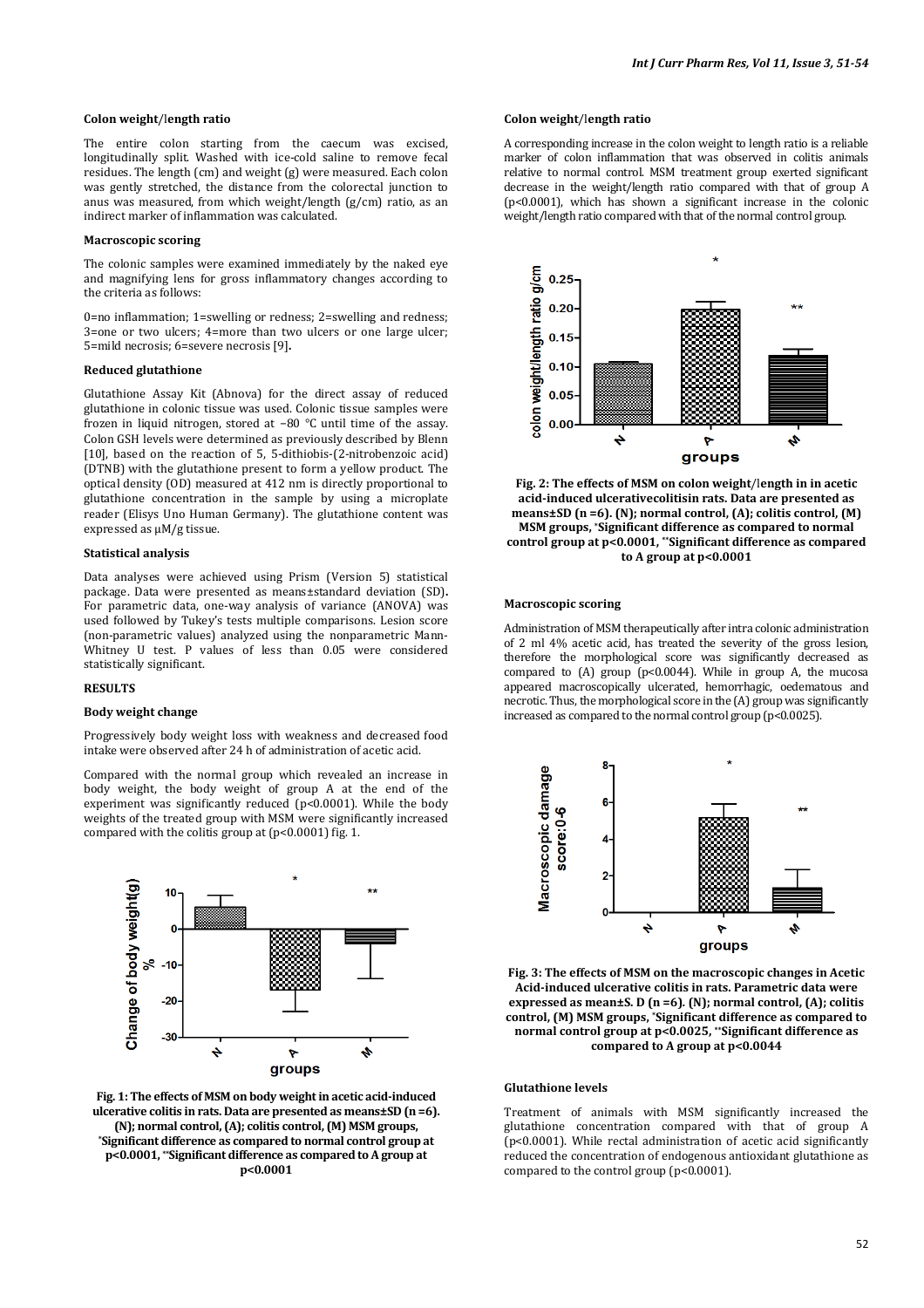| Group macroscopic score |            |             | М           |
|-------------------------|------------|-------------|-------------|
| 0                       | $6(100\%)$ |             | $1(16.6\%)$ |
|                         |            |             | $3(50\%)$   |
| C<br>∼                  |            |             | $1(16.6\%)$ |
| 3                       |            |             |             |
| 4                       |            | $1(16.6\%)$ |             |
| 5                       |            | 3(50%)      |             |
| 6                       |            | $2(33.3\%)$ |             |

## **Table 1: Macroscopic score of different experimental groups**



**A. Showing normal mucosa** 



**B. Showing mild necrosis** 



**C. Showing one or two ulcers** 

**Fig. 4: Macroscopic appearances of colons, N; normal group, MSM group, C; acetic acid group** 



**Fig. 5: The effect of MSM on GSH levels in acetic acid-induced ulcerative colitis in rats. Data are presented as means±SD (n =6). (N); normal control, (A); colitis control, (M) MSM groups, \*Significant difference as compared to normal control group at p<0.0001, \*\*Significant difference as compared to A group at p<0.0001** 

## **DISCUSSION**

Induction of colitis by acetic acid in rats is one of the standardized methods to produce an experimental model of inflammatory bowel disease. Several major causative factors in the initiation of human colitis such as increased production of inflammatory mediators, enhanced vasopermeability, and prolonged neutrophils infiltration are concerned with the induction of this animal model [9-10].

Infiltration of neutrophils results in the production of cytotoxic reactive oxygen species (ROS) that are destructive on intestinal cell macromolecules, ultimately leading to mucosal disruption and ulceration [11].

In this study, the results showed that administration of acetic acid resulted in a significant infiltration of inflammatory cells in the injured colon. Acetic acid produced a large inflammatory response as evidenced by body weight loss, and increase colonic weight/length ratio that can be considered a reliable and sensitive indicator of the severity of UC. The weight of colon is raised due to the inflammation and also because of the increased activity of the fibroblasts leading to the overgrowth of muscularis mucosa. Consequently, the increased colonic weight/length ratio confirms the intensification of intestinal infiltrations and consequent intestinal oedema.

Acetic acid caused a substantial degree of tissue injury associated with deep ulceration penetrating colonic wall through mucosa till muscularis mucosa, severe inflammation and necrosis. Rats showed an increase in diarrhea with mucous and blood. Similar results were observed by Amirshahrokhi that showed redness, oedema ulcer, and necrosis in the acetic acid group. The mechanism by which acetic acid induces colitis involves the entry of protonated form of acid into the epithelium where it dissociates to liberate protons causing intracellular acidification that might account for the epithelial injury [12]. Transient local ischemia might contribute to the acute injury, Mucosa and submucosal inflammation followed initial injury were associated with activation of arachidonic acid pathways [13]. Acetic acid metabolism by colonic enzymes provides superoxide anions and H2O2 which contribute to its colonic toxic effects [14]. These results are in agreement with Ghatule, who showed that intracolonic administration of acetic acid indicated a significant increase in colonic mucosal damage, necrosis and ulcerations [15].

A number of medical strategies are available, many of these have substantial side-effects including immune suppression; thus, newer approaches are greatly needed, especially from the plant's kingdom, that without side effects. So, treatment of rats with the MSM (1000 mg/kg) for 6 d, for the first study, cured the tissue damage in rat model of colitis induced by acetic acid as confirmed from its effects, as evidenced by lowered the incidence of diarrhea, improved food intake by increasing the body weight, and decrease the colonic weight/length ratio contraries the ulcerative colitis induced by acetic acid. Also, the macroscopic features in MSM group exerted upgrading the extent and severity of inflammation by treating ulceration and necrosis that has been very obviously significantly different from the acetic acid control group.

Besides the anti-inflammatory effect to the MSM, there is the antioxidant effect. Treatment with MSM in this study inverted colonic GSH depletion and restored the levels toward the normal value suggesting an antioxidant action of MSM. As many studies demonstrated that MSM acts as a free radical scavenger, which would further add to the efficiency of MSM as an antioxidant [16]. Other studies showed that sulfur, which is the main component of MSM, is an important constituent of amino acids [17], which contribute substantially to the maintenance and integrity of cellular systems by influencing cellular redox state and cellular capacity to detoxify toxic compounds, free radicals and ROS [18]. Sulfur amino acids are also involved in the synthesis of intracellular antioxidants (glutathione, taurine, etc.) and in the methionine sulfoxide reductase antioxidant system [19].